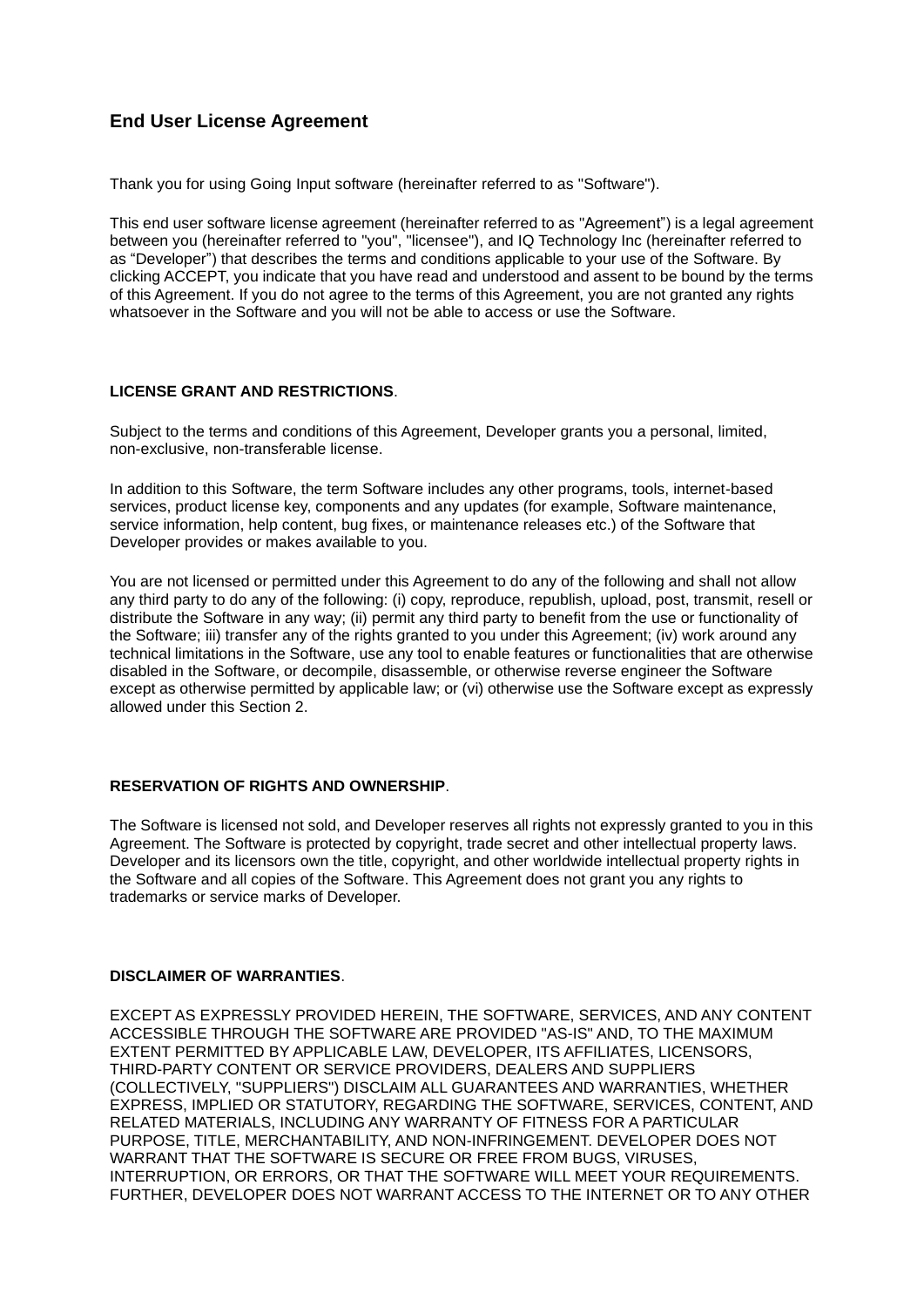SERVICE OR CONTENT OR DATA THROUGH THE SOFTWARE OR CONTINUED ACCESS TO ANY TRIAL VERSION OF THE SOFTWARE OR TO THE DATA ENTERED INTO THE TRIAL VERSION OF THE SOFTWARE AFTER THE TRIAL PERIOD OF TIME IS OVER.

### **LIMITATION OF LIABILITY AND DAMAGES**.

THE ENTIRE CUMULATIVE LIABILITY OF DEVELOPER, ITS SUPPLIERS, AND SERVICES PROVIDERS FOR ANY REASON ARISING FROM OR RELATING TO THIS AGREEMENT SHALL BE LIMITED TO THE AMOUNT PAID BY YOU FOR THE SOFTWARE, UNLESS OTHERWISE SEPARATELY AGREED BY DEVELOPER IN WRITING. TO THE MAXIMUM EXTENT PERMITTED BY APPLICABLE LAW, DEVELOPER, ITS SUPPLIERS, AND SERVICE PROVIDERS SHALL NOT BE LIABLE FOR ANY INDIRECT, SPECIAL, INCIDENTAL, EXEMPLARY, OR CONSEQUENTIAL DAMAGES OR FOR ANY DAMAGES RELATING TO CORRUPTION OR THEFT OF DATA, VIRUSES, SPYWARE, USE OF THE SOFTWARE WITH HARDWARE OR OTHER SOFTWARE THAT DOES NOT MEET DEVELOPER'S SYSTEMS REQUIREMENTS OR THE LIKE, WHETHER BASED IN CONTRACT, TORT (INCLUDING NEGLIGENCE), PRODUCT LIABILITY OR OTHERWISE, EVEN IF DEVELOPER, ITS SUPPLIERS, SERVICE PROVIDERS, OR ITS REPRESENTATIVES HAVE BEEN ADVISED OF THE POSSIBILITY OF SUCH DAMAGES, AND EVEN IF A REMEDY SET FORTH HEREIN IS FOUND TO HAVE FAILED OF ITS ESSENTIAL PURPOSE. SOME STATES DO NOT ALLOW THE LIMITATION AND/OR EXCLUSION OF LIABILITY FOR INCIDENTAL OR CONSEQUENTIAL DAMAGES, SO THE ABOVE LIMITATION OR EXCLUSION MAY NOT APPLY TO YOU.

#### **AMENDMENT**.

Developer shall have the right, to change or add to the terms of its Agreement at any time, (provided that it is not Developer's intent that such change substantially affect the license rights granted to Licensee in Section 1) and to change, delete, discontinue, or impose conditions on any feature or aspect of Software and services (including but not limited to Internet based services, pricing, technical support options, and other product-related policies) upon notice by any means Developer determines in its discretion to be reasonable, including posting information concerning any such change, addition, deletion, discontinuance or conditions in Software or on any Developer sponsored web site. Any use of the Software by you after Developer's publication of any such changes shall constitute your acceptance of this Agreement as modified.

### **PRIVACY POLICY**

Unless You use free version of Software or you enable IQCloud service (a free cloud-based personal dictionary backup and restore service), Developer will not collect data from your device.

For use of free version of Software or IQCloud service, Developer may collect your data in accordance with the provisions of this Agreement and the Privacy Statement (the "Privacy Statement") provides information about the data is used by Developer. This Privacy Policy explains how Developer will process and safeguard your personal information, and the rights and choices you have with respect to your personal information. You may refer to the details of the Privacy Statement at: http://it.iq-t.com/privacy/privacy.htm.

#### **TERMINATION**.

Your rights under this Agreement may be terminated or suspended by Developer immediately and without notice if you or any of your authorized users fail to comply with any term or condition of this